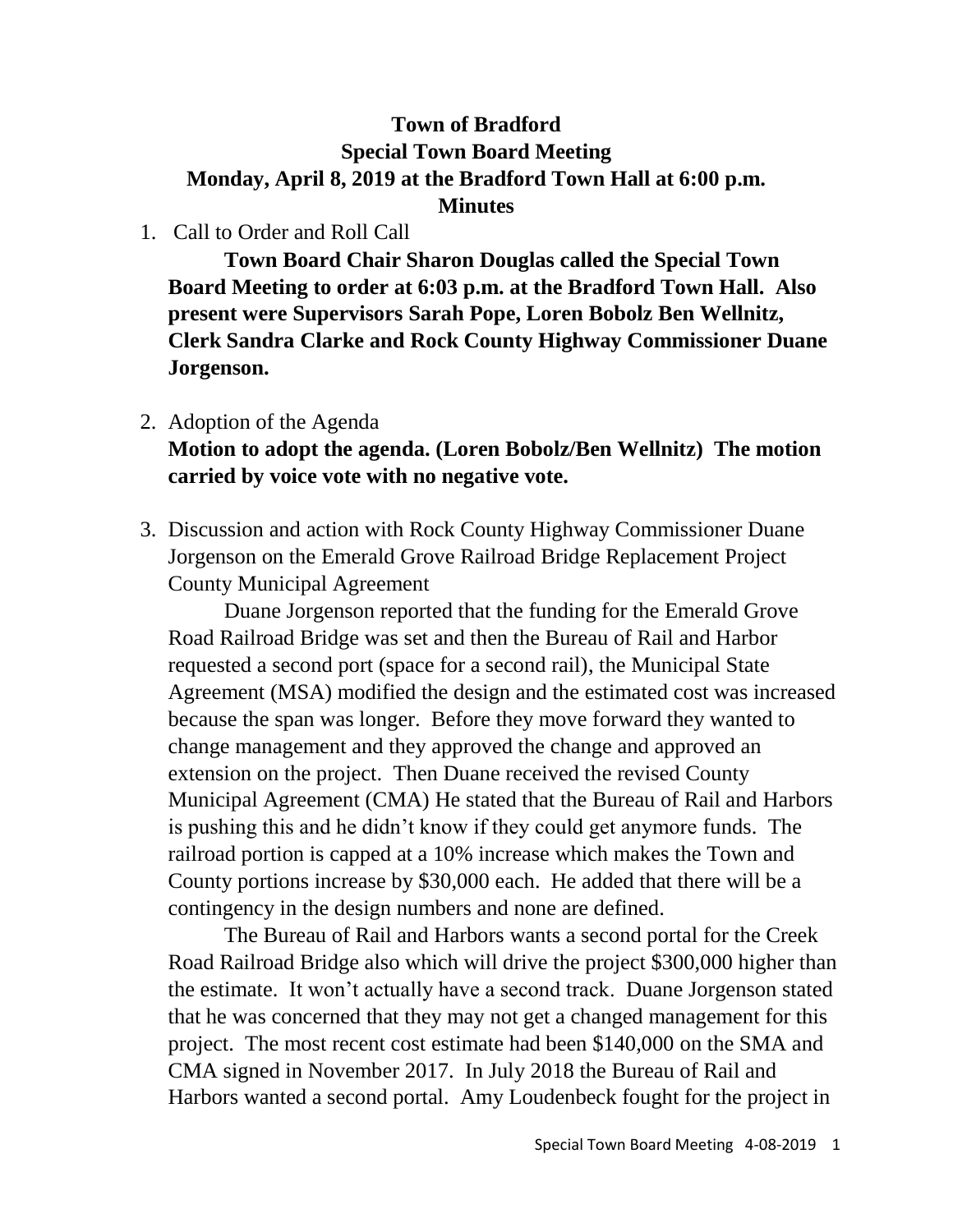June before the second portal was request was known. He stated that the State should have been putting it together and because it was so political it has gone from Federal to State. There is money into the project for design already. The other alternative would be to deviate from the 45 mph speed zone which would shorten the design. He stated that even if they cover the 80% then it would be an additional \$50,000-\$60,000 split each. He doubted if the railroad would go for it. If they allowed a change management it would be an additional \$20,000-\$15,000 each. At this point the sunset date of 6-3-2020 is still on. The cover sheet on the Creek Road Railroad Bridge shows E/C which is extra contingency. On page 5 of 5 there is \$50,000 for specific underestimated items (E/C). The options are: to possibly shorten the bridge with a lower speed zone, possibly walk away from the project or to fund it.

Sharon Douglas stated that she was concerned how long a change of management would take to be approved and then they might miss the sunset date and lose all the funding.

Duane Jorgenson stated that another aspect was the County M bridge in Rock County that came in \$300,000 over the estimate because that project came in when the tariffs were on, so the activity at the federal level created uneasiness on bidding contracts. He added that in two years this estimate may or may not be the case.

Duane Jorgenson stated that with the Emerald Grove Road Railroad Bridge we are through that area because of the change of management. He stated that they have the project set but still have to work through the cost. The railroad signed off on Emerald Grove Road under the assumption we are going to do Creek Road Railroad Bridge and if the railroad pulls out \$70,000 could be lost there.

There will be a teleconference on Wednesday, April  $10<sup>th</sup>$  at 1:30 p.m. at Duane Jorgenson's office with Zach Pearson from WIS DOT, Ellery Schafer from Jewell Engineering and Todd Needham. They will lay out the options. The change is the portal opening which was not in the SMA or CMA before so we could approach a change of management with Zach Pearson.

The teleconference will involve discussion on options, change of management, change of design, willingness to increase funding and discussion of time frame.